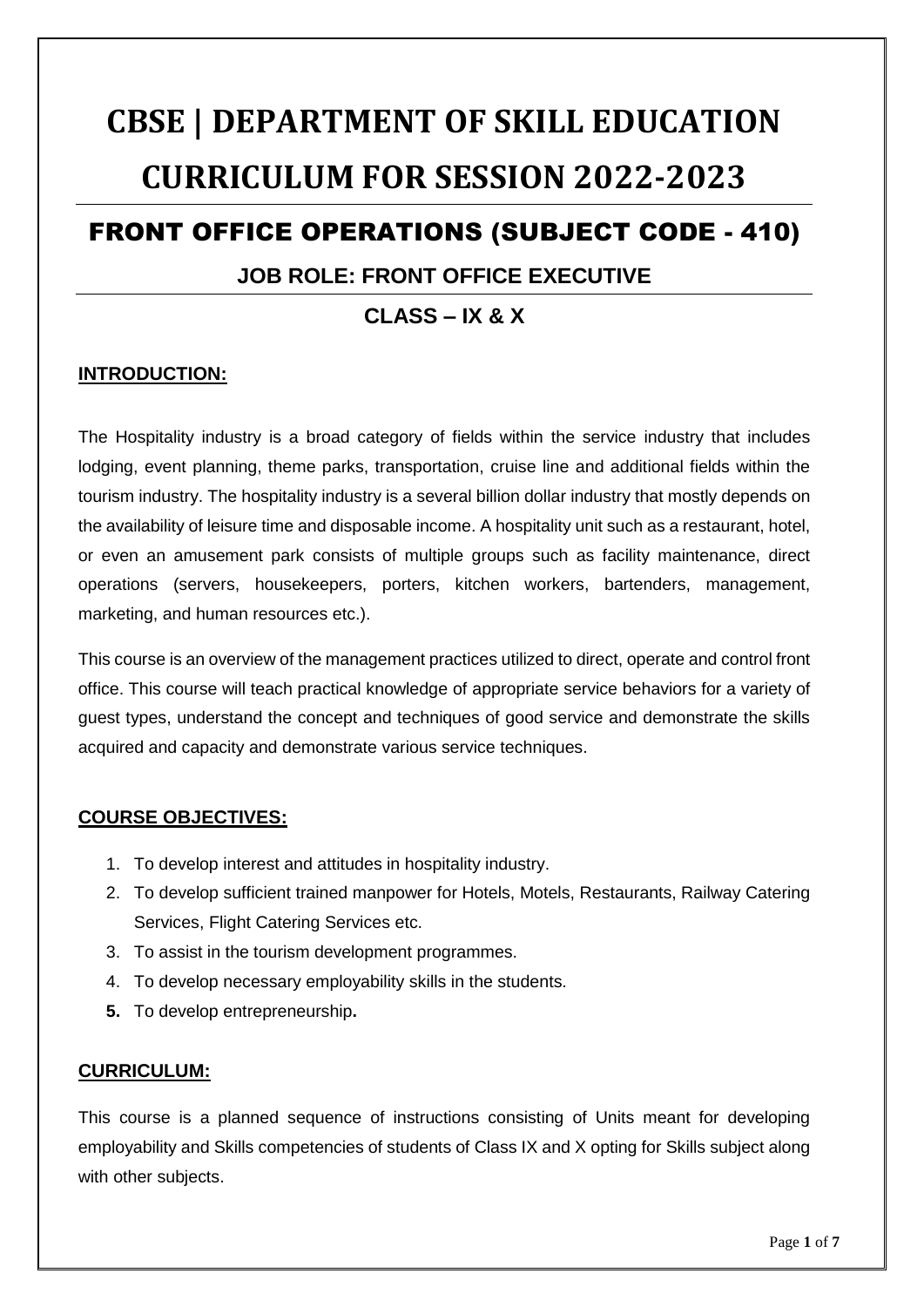## FRONT OFFICE OPERATIONS (SUBJECT CODE - 410) **CLASS – IX (SESSION 2022-2023)**

**Total Marks: 100 (Theory-50 + Practical-50)**

|                   |                                                                     | No. of Hours for<br><b>Theory and</b><br><b>Units</b> |                  | <b>Max. Marks</b> |  |
|-------------------|---------------------------------------------------------------------|-------------------------------------------------------|------------------|-------------------|--|
|                   |                                                                     |                                                       |                  | for Theory and    |  |
|                   | <b>Practical</b>                                                    |                                                       |                  | <b>Practical</b>  |  |
|                   | <b>Employability Skills</b>                                         |                                                       |                  |                   |  |
|                   | Unit 1: Communication Skills-I                                      | 10                                                    |                  | $\overline{2}$    |  |
|                   | Unit 2: Self-management Skills-I                                    | 10                                                    |                  | $\overline{2}$    |  |
| Part A            | Unit 3: Information and Communication<br><b>Technology Skills-I</b> | 10                                                    |                  | $\overline{2}$    |  |
|                   | Unit 4: Entrepreneurial Skills-I                                    |                                                       | 15               | $\overline{2}$    |  |
|                   | Unit 5: Green Skills-I                                              | 05                                                    |                  | $\overline{2}$    |  |
|                   | <b>Total</b>                                                        | 50                                                    |                  | 10                |  |
|                   | <b>Subject Specific Skill</b>                                       | <b>Theory</b>                                         | <b>Practical</b> |                   |  |
|                   | Unit1: Introduction to Tourism                                      | 12                                                    |                  | 06                |  |
| മ                 | Unit 2: Major Tourist Destinations of India                         | 20                                                    | 10               | 06                |  |
| Part              | Unit 3: Impacts of Tourism                                          | 20                                                    | 10               | 08                |  |
|                   | Unit 4: Hotels                                                      | 24                                                    | 15               | 10                |  |
|                   | Unit 5: Classification of Hotels                                    | 24                                                    | 15               | 10                |  |
|                   | <b>Total</b>                                                        | 100                                                   | 50               | 40                |  |
|                   | <b>Practical Work</b>                                               |                                                       |                  |                   |  |
| $\cup$            | <b>Practical Examination</b>                                        | --                                                    |                  | 15                |  |
| Part              | <b>Written Test</b>                                                 | $-$                                                   |                  | 10                |  |
|                   | Viva Voce                                                           | $-$                                                   |                  | 10                |  |
|                   | <b>Total</b>                                                        | $\overline{a}$                                        |                  | 35                |  |
| $\mathbf{\Omega}$ | <b>Project Work/Field Visit</b>                                     |                                                       |                  |                   |  |
|                   | Practical File/Student Portfolio                                    | $-$                                                   |                  | 10                |  |
| Part              | Viva Voce                                                           |                                                       |                  | 05                |  |
|                   | <b>Total</b>                                                        | $\overline{\phantom{a}}$                              |                  | 15                |  |
|                   | <b>Grand Total</b><br>200                                           |                                                       |                  | 100               |  |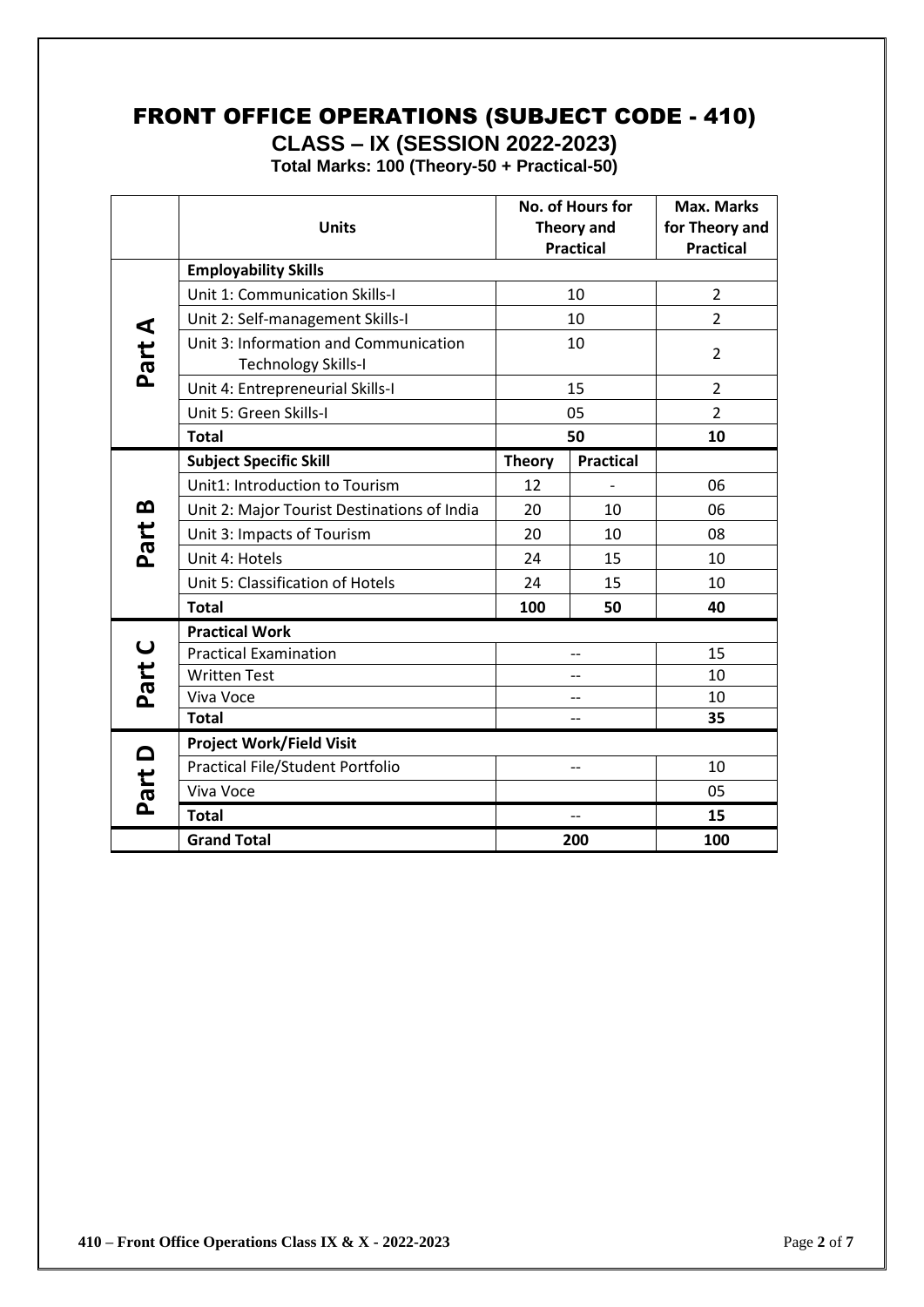#### **DETAILED CURRICULUM/ TOPICS:**

#### **Part-A: EMPLOYABILITY SKILLS**

| <b>S. No.</b> | <b>Units</b>                                                    | <b>Duration in Hours</b> |
|---------------|-----------------------------------------------------------------|--------------------------|
| $\mathbf 1$ . | Unit 1: Communication Skills-I                                  | 10                       |
| 2.            | Unit 2: Self-management Skills-I                                | 10                       |
| 3.            | Unit 3: Basic Information and Communication Technology Skills-I | 10                       |
| 4.            | Unit 4: Entrepreneurial Skills-I                                | 15                       |
| 5.            | Unit 5: Green Skills-I                                          | 05                       |
|               | TOTAL                                                           | 50                       |

**NOTE: Detailed Curriculum/ Topics to be covered under Part A: Employability Skills can be downloaded from CBSE website**.

#### **Part-B – SUBJECT SPECIFIC SKILLS**

| S.<br>No.    | <b>Units</b>                                            | <b>Sub-Topics</b>                                                                                                                                                                                               | <b>Practical</b>                    |                                                                                                                                                                                                                                         |
|--------------|---------------------------------------------------------|-----------------------------------------------------------------------------------------------------------------------------------------------------------------------------------------------------------------|-------------------------------------|-----------------------------------------------------------------------------------------------------------------------------------------------------------------------------------------------------------------------------------------|
| $\mathbf{1}$ | Introduction to<br><b>Tourism</b>                       | <b>Definition</b><br>$\bullet$<br>Importance<br>$\bullet$<br>Classification<br>$\bullet$<br><b>Components of Tourism</b><br>Industry                                                                            | $\bullet$<br>$\bullet$              | Modes of transport used in tourism<br>Reasons of travelling                                                                                                                                                                             |
| $\mathbf{2}$ | <b>Major Tourist</b><br><b>Destinations of</b><br>India | <b>Beaches</b><br>$\bullet$<br><b>Hill stations</b><br>$\bullet$<br>Wild life<br>$\bullet$<br><b>Forts and Palaces</b><br>$\bullet$<br>Temples and other<br>religious places                                    | $\bullet$                           | Any 10 tourist places of India<br>Visits as per the location                                                                                                                                                                            |
| $\mathbf{3}$ | Impacts of<br><b>Tourism</b>                            | Environmental<br>$\bullet$<br>Economical<br>$\bullet$<br>Social<br>$\bullet$<br>Cultural<br>$\bullet$                                                                                                           | $\bullet$<br>$\bullet$<br>$\bullet$ | Advantages & Disadvantages of<br>Tourism<br><b>Festivals of India</b><br>Folk dances of India                                                                                                                                           |
| 4            | <b>Hotels</b>                                           | Introduction to Hospitality<br>$\bullet$<br>industry<br>History and evolution of<br>$\bullet$<br>hotel industry<br>Major hotel chains of India<br>$\bullet$<br>Major International hotel<br>$\bullet$<br>chains | $\bullet$<br>$\bullet$              | Collect logos of any 10 hotels in<br>India<br>Develop a list of the founders of<br>Indian & International hotels                                                                                                                        |
| 5            | <b>Classification of</b><br><b>Hotels</b>               | <b>Size</b><br>$\bullet$<br>Location and clientele<br>$\bullet$<br>Supplementary<br>$\bullet$<br>accommodation                                                                                                  | $\bullet$<br>$\bullet$<br>$\bullet$ | Prepare a list of any 5 hotels of<br>your state & mention the number of<br>rooms available in them<br>Collect brochures of various hotels<br>Collect leaflets of state tourism<br>organizations & tourist destinations<br>of your state |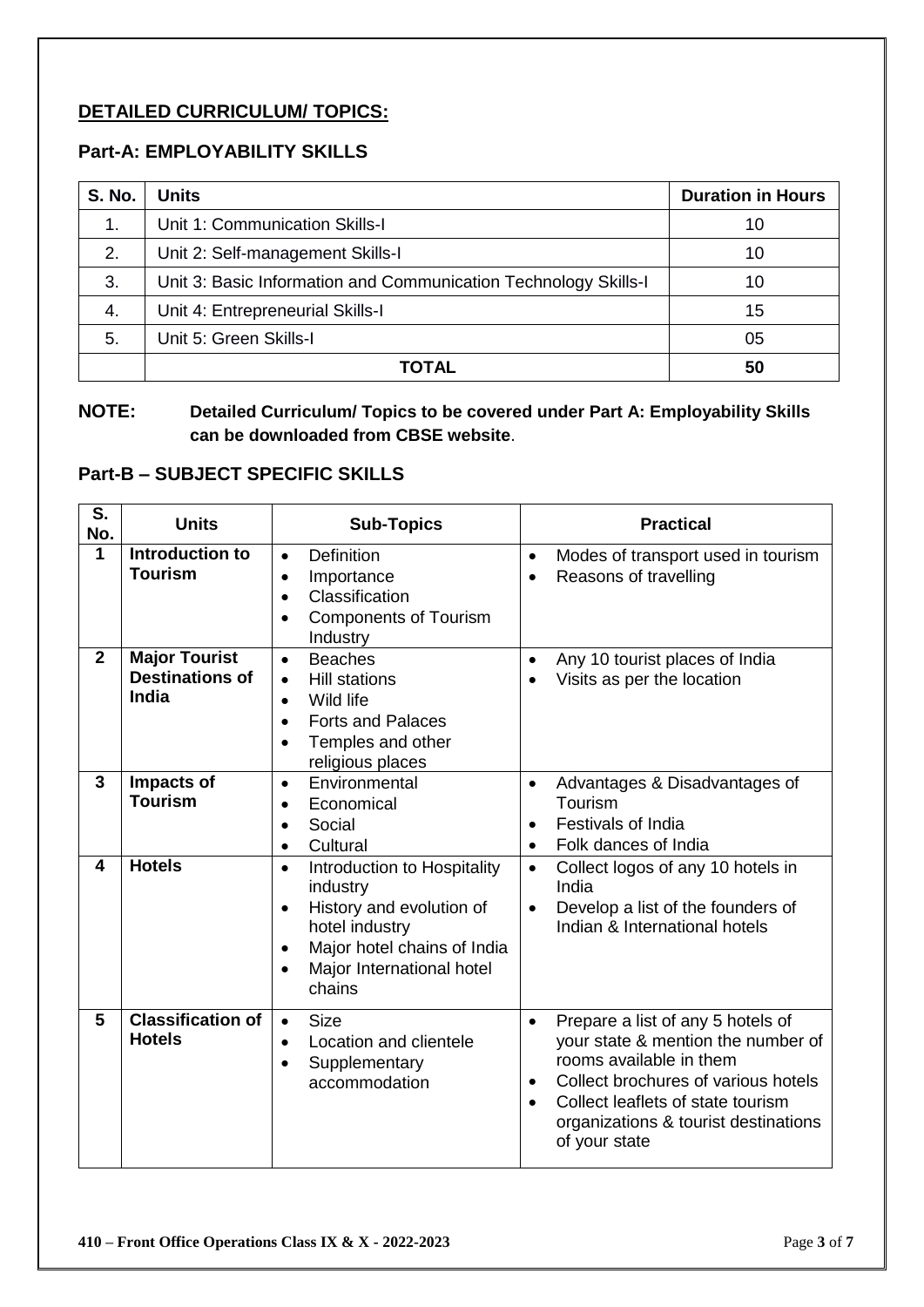## FRONT OFFICE OPERATIONS (SUBJECT CODE - 410)

**CLASS – X (SESSION 2022-2023)**

**Total Marks: 100 (Theory-50 + Practical-50)**

|                       | <b>Units</b>                                                         |              | No. of Hours for<br><b>Theory and</b><br><b>Practical</b> |                  | <b>Max. Marks for</b><br><b>Theory and</b><br><b>Practical</b> |
|-----------------------|----------------------------------------------------------------------|--------------|-----------------------------------------------------------|------------------|----------------------------------------------------------------|
|                       | <b>Employability Skills</b>                                          |              |                                                           |                  |                                                                |
|                       | Unit 1: Communication Skills-II*                                     |              | 10                                                        |                  | $\overline{\phantom{a}}$                                       |
|                       | Unit 2: Self-management Skills-II                                    |              | 10                                                        |                  | 3                                                              |
| Part A                | Unit 3: Information and Communication<br><b>Technology Skills-II</b> |              | 10                                                        |                  | 3                                                              |
|                       | Unit 4: Entrepreneurial Skills-II                                    |              |                                                           | 15               | $\overline{4}$                                                 |
|                       | Unit 5: Green Skills-II*                                             |              | 05                                                        |                  |                                                                |
|                       |                                                                      | <b>Total</b> | 50                                                        |                  | 10                                                             |
|                       | <b>Subject Specific Skill</b>                                        |              | <b>Theory</b>                                             | <b>Practical</b> |                                                                |
|                       | Unit 1: General Awareness                                            |              | 20                                                        | 05               | 09                                                             |
| മ                     | Unit 2: Grooming and Hygiene                                         |              | 10                                                        | 10               | 08                                                             |
| Part                  | Unit 3: Qualities of front office staff                              |              | 20                                                        | 05               | 07                                                             |
|                       | Unit 4: Front office                                                 |              | 30                                                        | 10               | 12                                                             |
|                       | Unit 5: Role of computers                                            |              | 20                                                        | 20               | 04                                                             |
|                       |                                                                      | <b>Total</b> | 100                                                       | 50               | 40                                                             |
|                       | <b>Practical Work</b>                                                |              |                                                           |                  |                                                                |
| $\mathbf{\mathsf{C}}$ | <b>Practical Examination</b>                                         |              | --                                                        |                  | 15                                                             |
| Part                  | <b>Written Test</b>                                                  |              | $\overline{\phantom{a}}$                                  |                  | 10                                                             |
|                       | Viva Voce                                                            |              | $\overline{\phantom{a}}$                                  |                  | 10                                                             |
|                       |                                                                      | <b>Total</b> | --                                                        |                  | 35                                                             |
| Part D                | <b>Project Work/Field Visit</b>                                      |              |                                                           |                  |                                                                |
|                       | <b>Practical File/Student Portfolio</b>                              |              | $\overline{\phantom{a}}$                                  |                  | 10                                                             |
|                       | Viva Voce                                                            |              |                                                           |                  | 05                                                             |
|                       |                                                                      | <b>Total</b> | $\overline{\phantom{a}}$                                  |                  | 15                                                             |
|                       | <b>Grand Total</b>                                                   |              |                                                           | 200              | 100                                                            |

**Note: \* marked units are to be assessed through Internal Assessment/ Student Activities. They are not to be assessed in Theory Exams**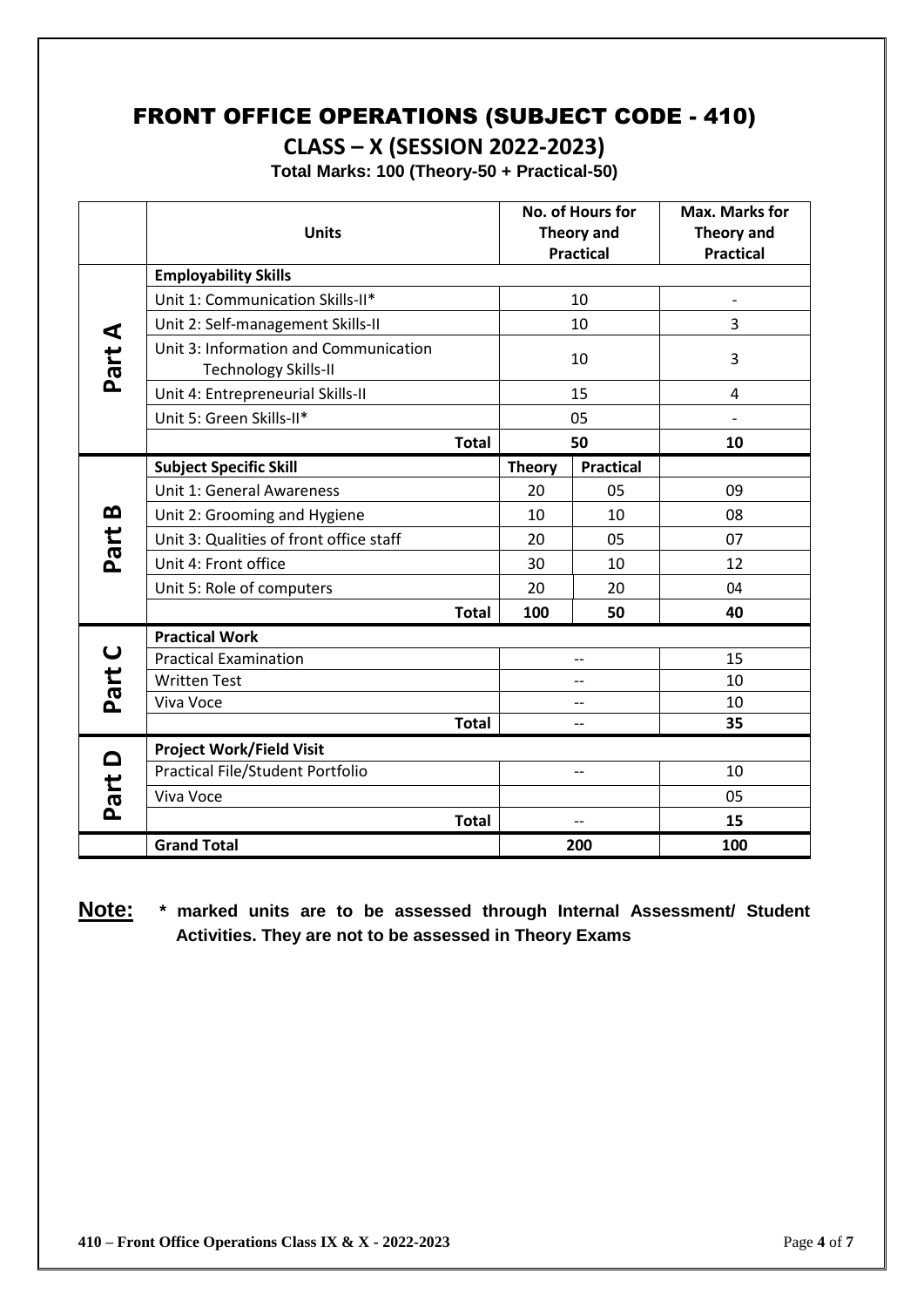#### **DETAILED CURRICULUM/TOPICS:**

#### **Part-A: EMPLOYABILITY SKILLS**

| <b>S. No.</b> | Units                                                            | <b>Duration in Hours</b> |
|---------------|------------------------------------------------------------------|--------------------------|
| $\mathbf 1$ . | Unit 1: Communication Skills-II*                                 | 10                       |
| 2.            | Unit 2: Self-management Skills-II                                | 10                       |
| 3.            | Unit 3: Basic Information and Communication Technology Skills-II | 10                       |
| -4.           | Unit 4: Entrepreneurial Skills-II                                | 15                       |
| 5.            | Unit 5: Green Skills-II*                                         | 05                       |
|               | TOTAL                                                            | 50                       |

#### **Note: \* marked units are to be assessed through Internal Assessment/ Student Activities. They are not to be assessed in Theory Exams**

**Detailed Curriculum/ Topics to be covered under Part A: Employability Skills can be downloaded from CBSE website**.

#### **Part-B – SUBJECT SPECIFIC SKILLS**

| S.<br>No.      | <b>UNITS</b>                                     | <b>SUB-TOPICS</b>                                                                                                                                                                                                                                                                                       | <b>PRACTICAL</b>                                                                                                                                                                   |  |
|----------------|--------------------------------------------------|---------------------------------------------------------------------------------------------------------------------------------------------------------------------------------------------------------------------------------------------------------------------------------------------------------|------------------------------------------------------------------------------------------------------------------------------------------------------------------------------------|--|
| $\mathbf{1}$   | General<br><b>Awareness</b>                      | Importance of reading<br>$\bullet$<br>Newspaper<br><b>Major Countries,</b><br><b>Currencies, Capitals (To</b><br>be assessed in practical<br>/ Project only)<br><b>Airlines and their codes</b><br>(To be assessed in<br>practical / Project only)<br>States of India - Capitals<br>and Chief Ministers | Prepare a collage on tourism &<br>$\bullet$<br><b>Hotels</b><br>Article reading<br>$\bullet$<br>Identification of flags<br>$\bullet$                                               |  |
| $\overline{2}$ | <b>Grooming and</b><br><b>Hygiene</b>            | Importance of grooming<br>$\bullet$<br>and hygiene in hospitality<br>industry<br><b>Grooming standards for</b><br>$\bullet$<br>hospitality professionals<br>: Male and Female (To<br>be assessed in practical<br>/ Project only)                                                                        | Collect pictures of staff of<br>$\bullet$<br>different<br>Departments of hotels<br>$\bullet$<br>Discussion on the importance<br>$\bullet$<br>of hygiene in hospitality<br>industry |  |
| 3              | <b>Qualities of Front</b><br><b>Office Staff</b> | Punctuality<br>$\bullet$<br>Pleasing personality<br>$\bullet$<br>Positive attitude<br>$\bullet$<br>Good communication<br>skills<br>Team work<br>Patience                                                                                                                                                | Team building activities<br>$\bullet$                                                                                                                                              |  |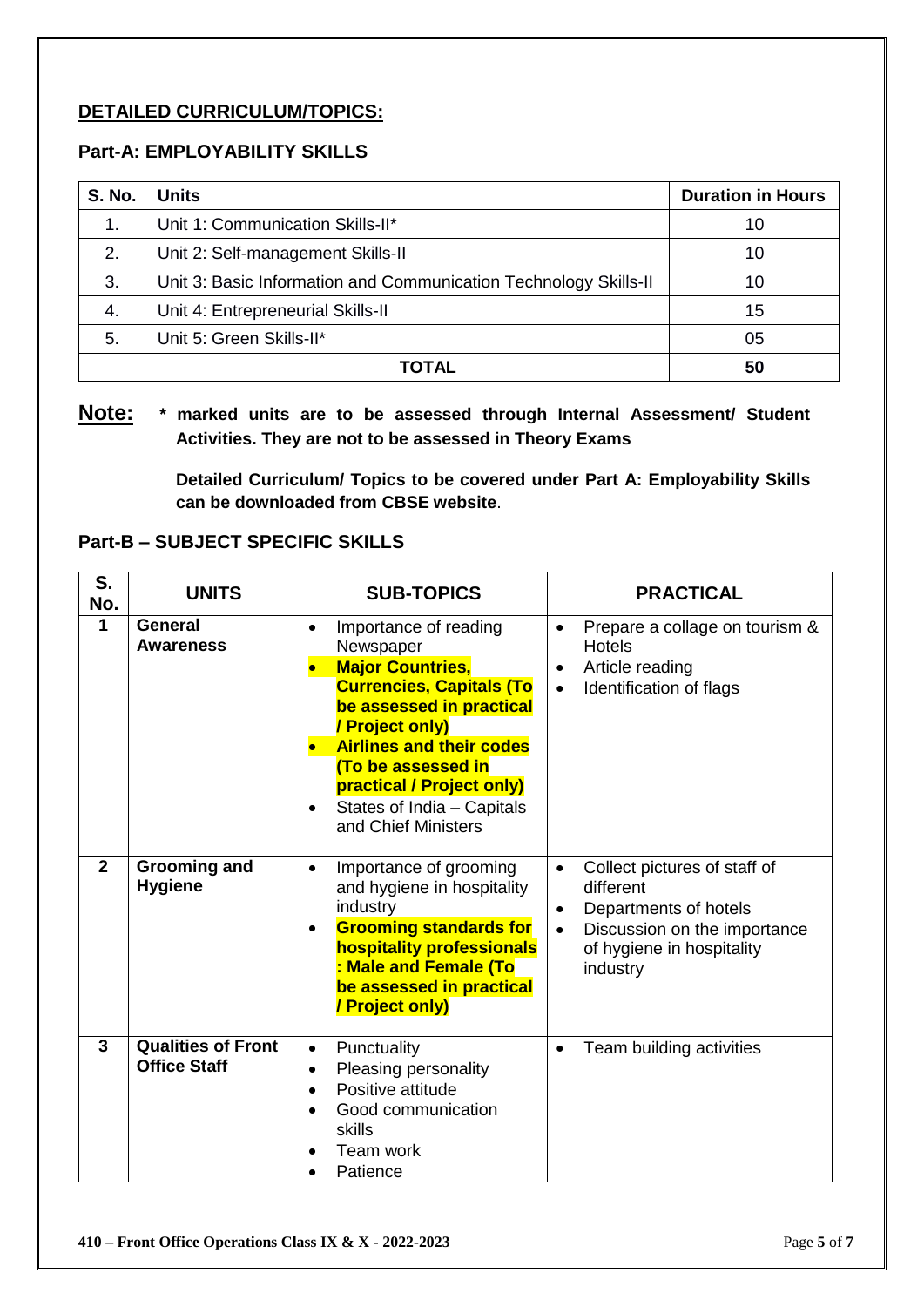| S.<br>No. | <b>UNITS</b>             | <b>SUB-TOPICS</b>                                                                                                                                                                                                                    | <b>PRACTICAL</b>                                                                                                                                                                           |
|-----------|--------------------------|--------------------------------------------------------------------------------------------------------------------------------------------------------------------------------------------------------------------------------------|--------------------------------------------------------------------------------------------------------------------------------------------------------------------------------------------|
| 4         | <b>Front Office</b>      | <b>Staff organization of Front</b><br>office: hierarchy chart of<br>medium and large hotels.<br>(To be assessed in practical<br>/ project only)<br>Section in Front office<br><b>Front office functions</b><br>Layout of hotel lobby | Prepare an organizational chart<br>$\bullet$<br>of Small & Large hotels<br>Collect the pictures of lobbies<br>$\bullet$<br>of different hotels<br>Shapes of reception counter<br>$\bullet$ |
| 5         | <b>Role of Computers</b> | Importance of computers<br>$\bullet$<br><b>Advantages and</b><br>$\bullet$<br>disadvantages of<br>computer. (To be<br>assessed in practical /<br>project only)                                                                       |                                                                                                                                                                                            |

#### **TEACHING ACTIVITIES**

The teaching and training activities have to be conducted in classroom, laboratory/ workshops and field visits. Students should be taken to field visits for interaction with experts and to expose them to the various tools, equipment, materials, procedures and operations in the workplace. Special emphasis should be laid on the occupational safety, health and hygiene during the training and field visits.

#### **CLASSROOM ACTIVITIES**

Classroom activities are an integral part of this course and interactive lecture sessions, followed by discussions should be conducted by trained teachers. Teachers should make effective use of a variety of instructional or teaching aids, such as audio-video materials, colour slides, charts, diagrams, models, exhibits, hand-outs, online teaching materials, etc. to transmit knowledge and impart training to the students.

#### **PRACTICAL WORK IN LABORATORY/WORKSHOP**

Practical work may include but not limited to hands-on-training, simulated training, role play, case based studies, exercises, etc. Equipment and supplies should be provided to enhance hands-on learning experience of students. Only trained personnel should teach specialized techniques. A training plan that reflects tools, equipment, materials, skills and activities to be performed by the students should be submitted by the teacher to the Head of the Institution.

#### **SKILL ASSESSMENT (PRACTICAL)**

Assessment of skills by the students should be done by the assessors/examiners on the basis of practical demonstration of skills by the candidate, Practical examination allows candidates to demonstrate that they have the knowledge and understanding of performing a task. This will include hands-on practical exam and viva voce. For practical, there should be a team of two evaluators. The same team of examiners will conduct the viva voce.

**Project Work** (individual or group project) is a great way to assess the practical skills on a certain time period or timeline. Project work should be given on the basis of the capability of the individual to perform the tasks or activities involved in the project. Projects should be discussed in the class